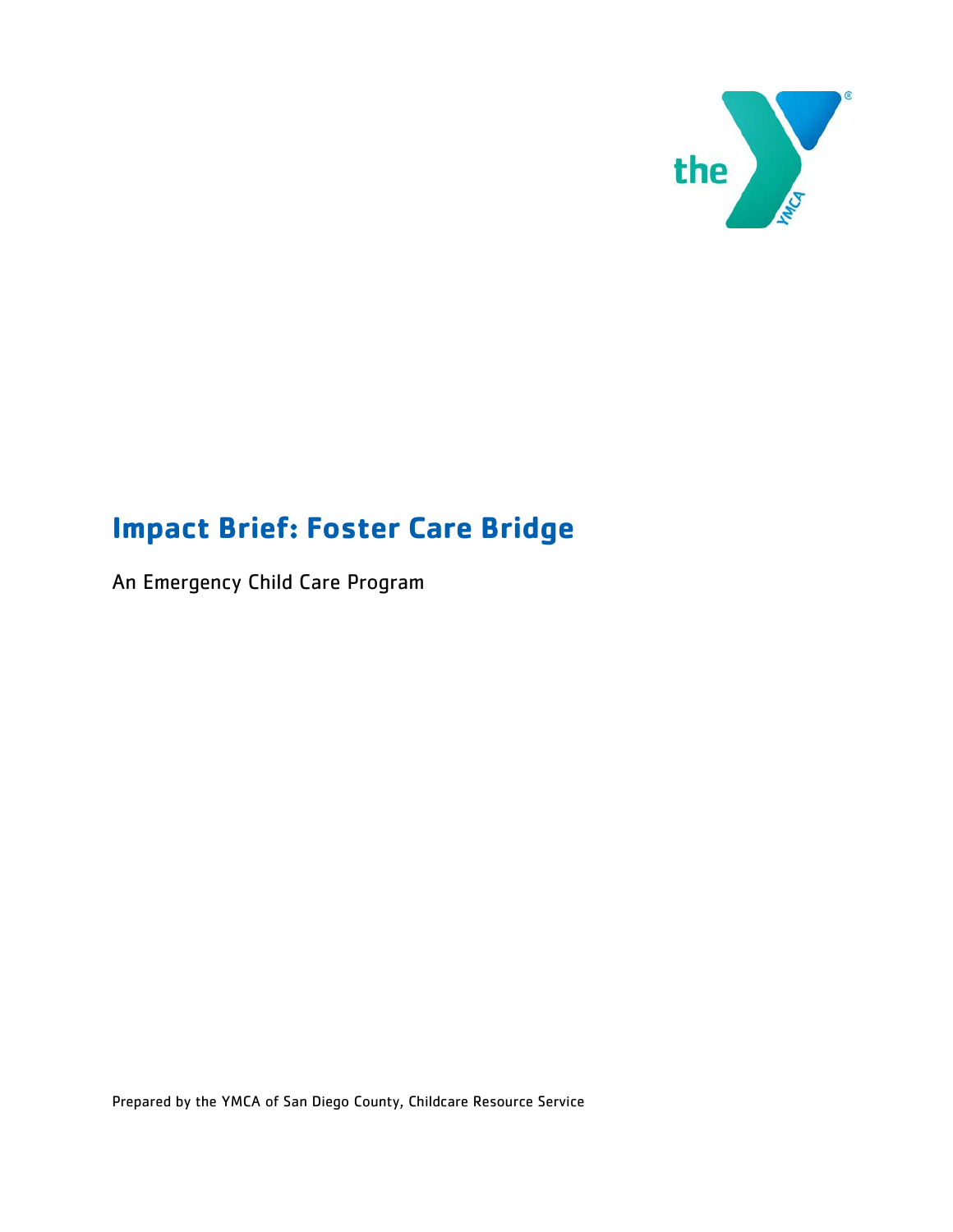● ● ●

"Ihadused almost allmy savings topay for childcare.Justwhen Iwas losing hope,IwasabletoconnectwiththeEmergencyChildCareBridgeprogramfor fosterchildren,runbyYMCAChildcareResourceService"–relativecaregiver inSanDiegoCounty

● ● ●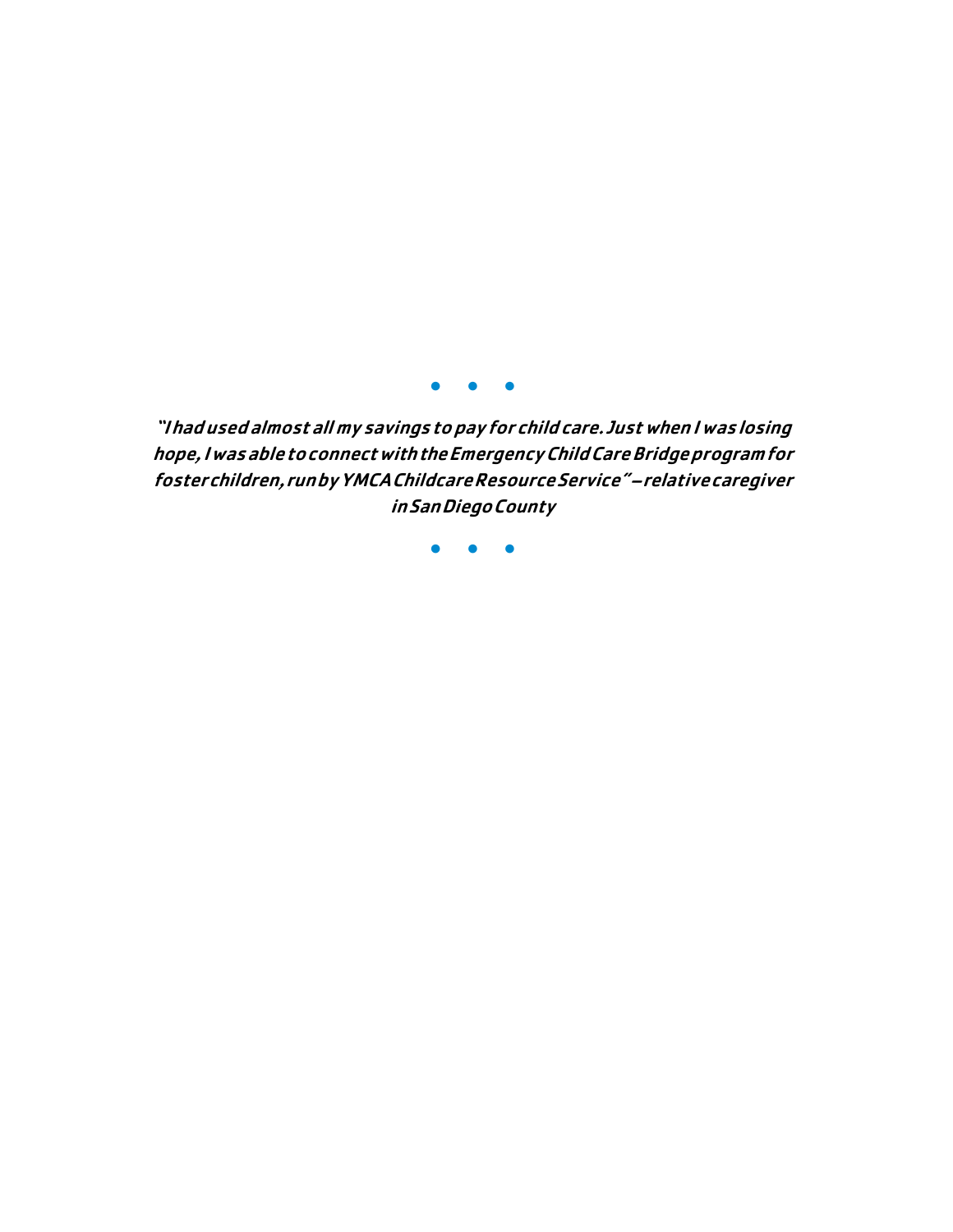### **Background**

California has 51,866 youth in foster care, per 2017 data, and one-third of that population (16,920) is composed of children under the age of [5.i](#page-8-0) The scope of this issue, coupled with the fact that most of the youth are in foster care during the most important years of brain growth, has significant implications for youth development, family well-being, and outcomes among youth in foster care.

The circumstances that led to placing a child in foster care, such as child abuse/neglect, absence of one or both biological parents, and exposure to substance abuse, are considered adverse experiences that can have a traumatic effect on children and impact their development. Families who face chronic stress, financial struggles, isolation, substance use disorders, and mental health or ongoing physical health concerns may struggle to engage with their children in a way that promotes optimal development during early childhood. As a result, the child misses opportunities to build and strengthen the neurological connections that lead to optimal development of communication and social skills.

When a child experiences adversity and the trauma that results from those circumstances, especially when it occurs early in life and is chronic or severe, their stress response system overactivates and exhausts the body and brain over time. Chronic stress impacts the young brain and is the primary way in which adversity impairs development.<sup>ii</sup> The resulting trauma has been linked in numerous studies to a variety of high-risk behaviors, chronic diseases, and negative health outcomes in adulthood[.iii](#page-8-2)

However, exposure to adversity does not doom children to poor outcomes, and proper support particularly the consistent presence of a warm, [responsive caregiver](https://childtrends.us16.list-manage.com/track/click?u=2dcd6a778a067d2b0f01fd186&id=853795d2c3&e=302cffc52d) — mitigates the impacts of traum[a.iv](#page-8-3) When resource families have access to resources and sufficient financial funds, they can properly support the child in their care and provide the stability that helps children in foster care heal and build resilience to future adversity. Quality child care is paramount to achieving that stability.

#### Child care and foster care placement

The needs of resource families, defined by the State of California as caregivers who provide outof-home care for children in foster care, are dynamic and diverse. They must be able to access child care at the frequency and schedule that best suits their needs to remain employed and fulfill the requirements necessary to becoming a resource family. Child care is essential to stabilize placements and ensure that resource families can maintain a stable environment for the children in their care. Anecdotal evidence from the field and YMCA CRS' experience in the past year reveal that access to child care is a significant barrier for families seeking to become resource families.<sup>v</sup>

Access to quality child care settings allows resource families to continue working while their children are given the best foundation to succeed in school and life. Quality in early learning requires a keen understanding of a young child's brain, effective interactions to nurture developmental relationships, healthy eating and physical activity, and screenings to identify any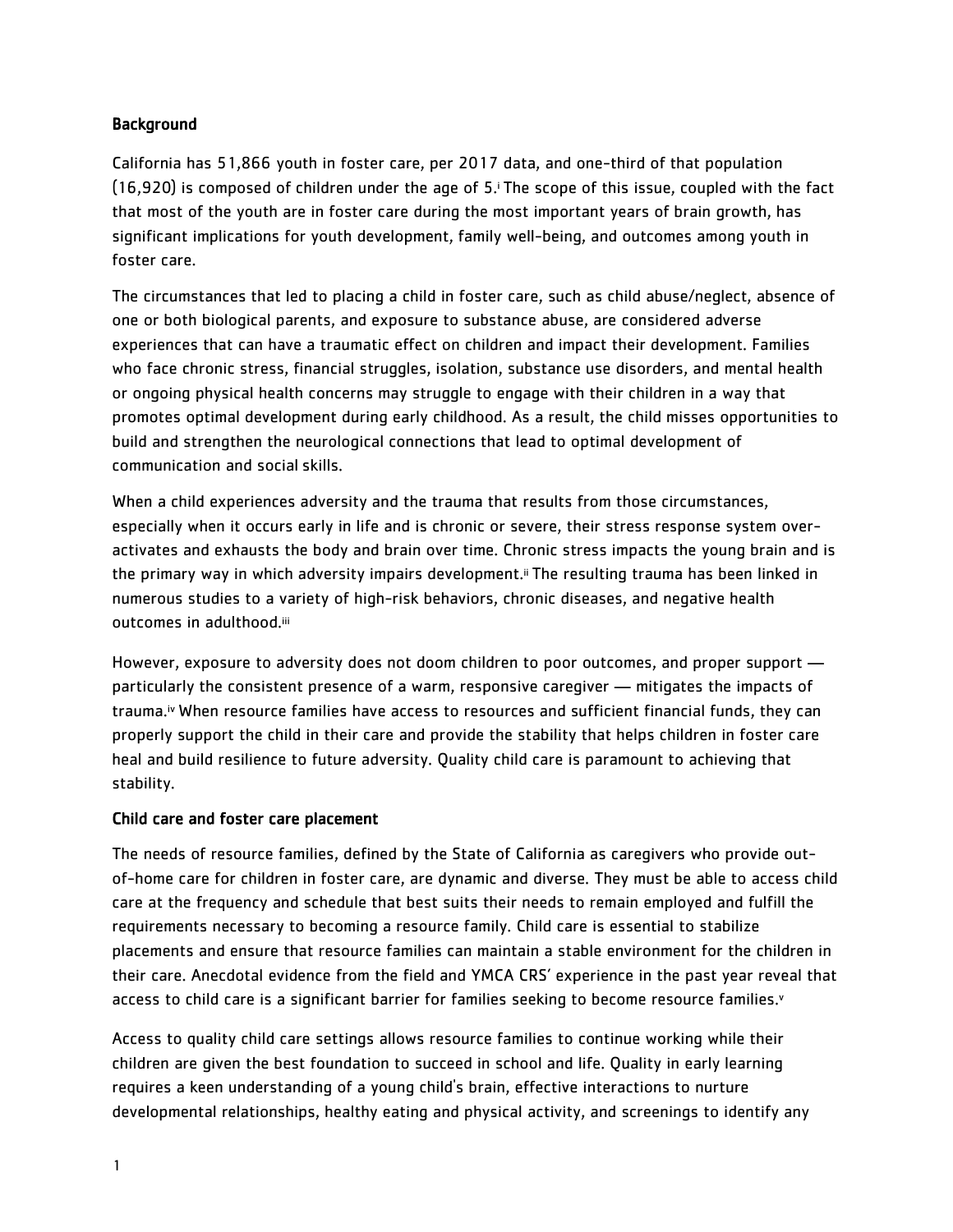developmental challenges in early stages. Child care should not only provide a supervised environment for children; it must foster optimal development so young children enter Kindergarten ready to thrive.

#### Emergency Child Care Bridge Program

Multiple publicly funded programs have been enacted in an effort to support the needs of resource families. The latest initiative to support resource families is The Emergency Child Care Bridge Program for Foster Children, signed into law in California in 2017, which allocates \$31 million in funding annually for implementation in 46 counties in the state. In San Diego County, children ages 0-5 and ages 6-12 with special needs or medical disabilities are eligible.

In San Diego County, the program is run by YMCA Childcare Resource Service (YMCA CRS), the only State-funded child care resource and referral agency for San Diego County. The program follows the pilot model of providing child care navigation, processing vouchers for child care, and offering trauma-informed care trainings and coaching for child care providers. The components are highlighted in the graphic that follows and explained in further detail below.

*The Components of Foster Care Bridge Program Support Children*



• Navigation – child care navigation is a resource family's entry point to the program. The process begins when the County social worker refers the child to YMCA CRS, and a YMCA Child Care Navigator contacts the resource family to learn their child care needs and educate the family on how to identify a quality child care program. Based on that conversation, theYMCA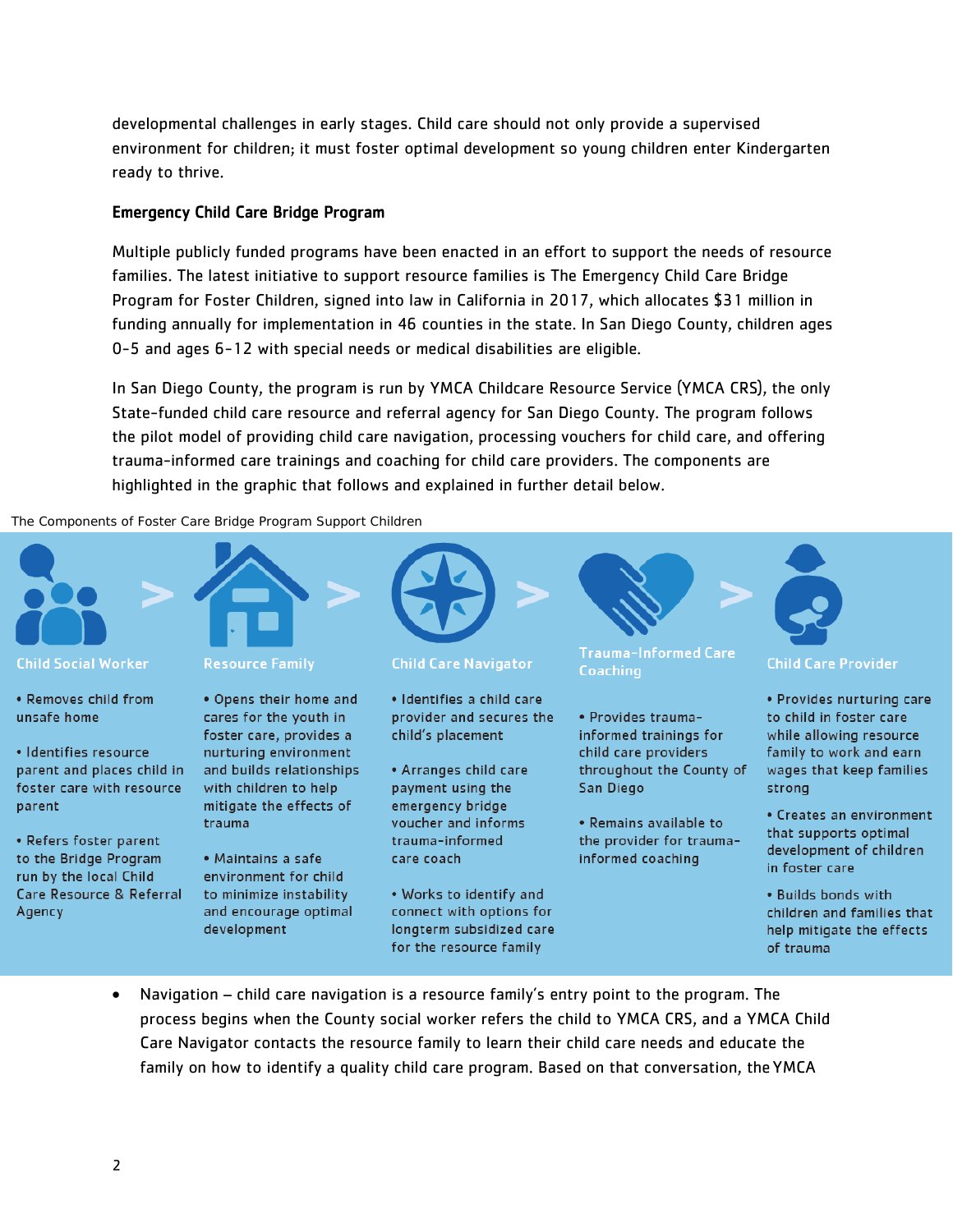Child Care Navigator searches the database of licensed child care facilities in San Diego and selects the child care providers that best meet the family's criteria for location, operating hours, languages spoken, and other factors the family noted. The YMCA Child Care Navigator reaches out to those child care providers, ensuring they have the capacity and willingness to care for the child. This can range from a YMCA Child Care Navigator calling an average of 30 or more child care providers on behalf of a family. The referrals that have been curated are then shared with the resource family along with other materials on how to choose quality child care. It can range anywhere from one to 10 phone calls or email touchpoints between a YMCA Child Care Navigator and resource family until they feel comfortable enough to identify a child care provider. The average time a parent spends in the navigation process is three to seven days.

The child care supply in San Diego is impacted as studies show a significant lack of supply compared to the demand for child care[.vi](#page-8-5) This lack of available child care spots can make a family's search seem endless and futile, so YMCA Child Care Bridge Navigators are a crucial support in preventing the child from leaving the family's care because of a lack of child care and mitigating some of the stress the resource family experiences.

Impact: Navigation is a short-term service, but its impact endures after services are completed. By connecting resource families with possible child care options, a YMCA Child Care Bridge Navigator helps improve family stability and reduces family stress by leading resource families through the impacted child care market in San Diego County. With this support, resource families in the Bridge program can avoid complications in the workplace due to lack of child care, focus on stabilizing the child's placement, and more easily manage this period of transition. A total of 257 families received navigation services in the first year of the program, fiscal year 2018-2019.

• Vouchers – once the resource family has confirmed care with a provider, they move on to the program's voucher component, which confirms eligibility for subsidized care based on the child's age and family's status as a resource family. YMCA voucher staff then processes the paperwork and logistics to ensure the provider receives payment. Vouchers are initially valid for 6 months, and YMCA voucher staff conducts 3- and 5-month check-ins to assess family needs and timeline for moving to long-term care. If the family has not been transitioned to a long-term subsidized care arrangement by the 6-month mark, vouchers can be extended to an additional 6 months with County approval.

When a family starts the Foster Care Bridge voucher process, they are simultaneously enrolled in the county's Centralized Eligibility List (CEL), which determines when they can begin longterm subsidized care. There is no set amount of time families wait for long-term subsidy payments, so without the Bridge program, families are forced to pay for child care out of pocket or find other means of care for an unknown amount of time until their name is pulled from the list. This expense can cost a two-parent family 17% of their household income with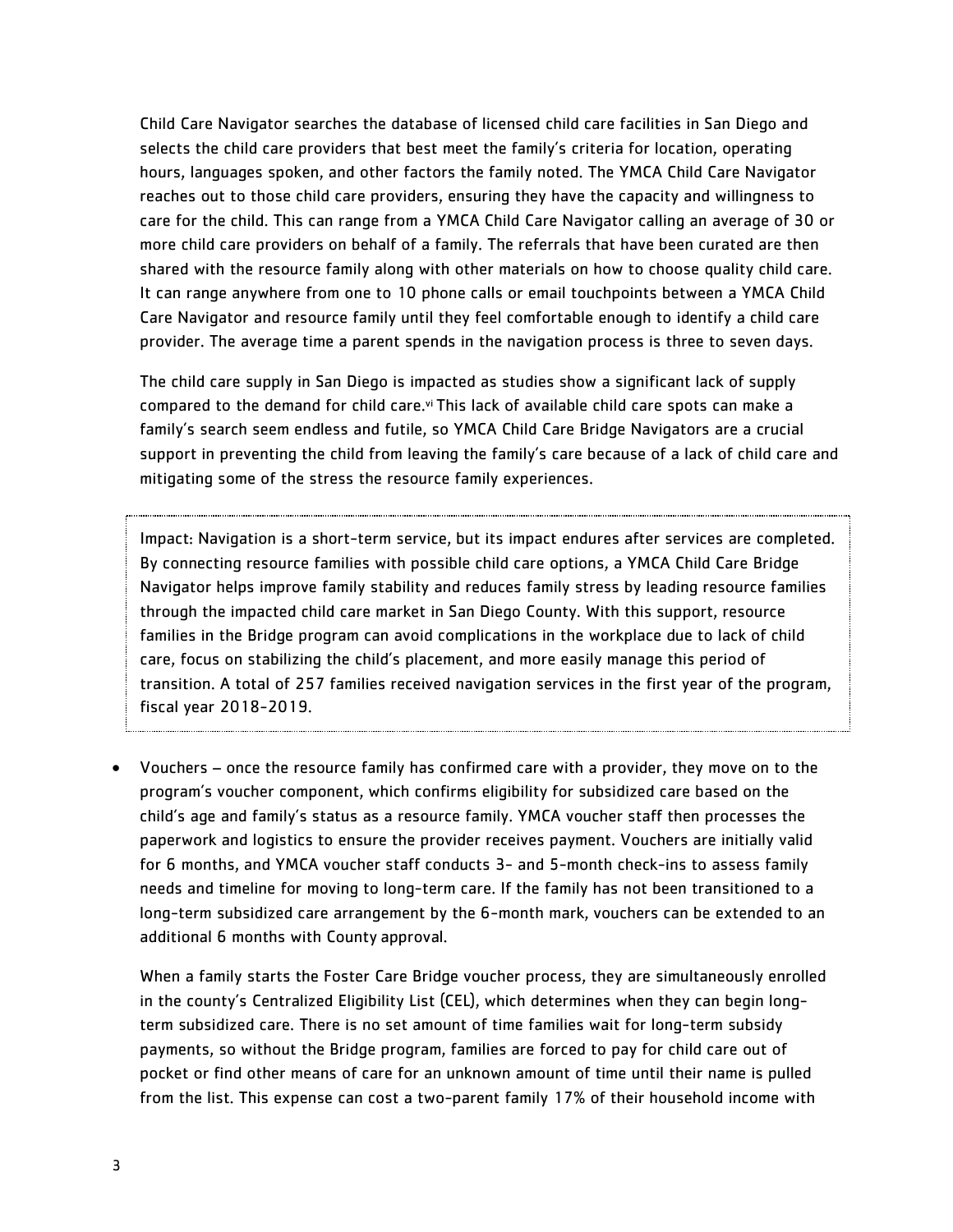the price of infant/toddler care in San Diego averaging \$16,542 in a child care center or \$10,609 in a family child care home, annually[.vii](#page-8-6)

Impact: A resource family in San Diego who cannot afford child care may have to make the difficult decision to give up the child's placement, at which point the child will be sent to Polinsky Children's Center, a temporary emergency shelter for children. This experience represents another distressing event for a child who has already experienced the instability, separation, and disconnection that adversely impacts development. With the Bridge program, resource families no longer face financial barriers to child care and are simultaneously able to continue working to ensure the economic stability of the family. Sibling sets are also eligible for the Bridge program as long as one of the children is aged 0-5. By keeping siblings together, children in foster care are better able to maintain connections to family, in some cases the only family they know, which are critical for their development and well-being. This translates to a more stable and nurturing home for the child and prevents the child from enduring circumstances that exacerbate the trauma they have already experienced. A total of 155 families received voucher services in the first year of the program, fiscal year 2018-2019.<sup>viii</sup>

• Trauma-informed Care Trainings for Providers – Families do not exist in isolation, and a network of relationships, structures, and systems must join together to foster optimal child development. Second to the resource family, a child care provider plays a key role in ensuring the child develops crucial skills, meets developmental milestones, and is set on a path to a successful life.

Part of this role includes managing any challenging behaviors that manifest as the result of the trauma and crises children in foster care have experienced. This history puts the child at greater risk for experiencing emotional and behavioral issues and may affect how they interact in social settings, like a child care facility. Therefore, implementing trauma-informed trainings can significantly improve an entity or program's capacity to increasing the skills and knowledge of the people who care for our most severely maltreated children.<sup>ix</sup>

The trauma-informed care component of the Foster Care Bridge program builds on this premise, and YMCA CRS offers State-funded trainings and coaching at no cost to all child care providers in the region, regardless of if they are serving a resource family or not. YMCA CRS hosts monthly trainings throughout San Diego County at YMCA facilities or at a child care center, if requested.

Interested providers can supplement their trainings with one-on-one coaching sessions that allow for a more customizable approach to learning the concepts. Providers typically take part in anywhere from one to six coaching sessions that take place at the provider's pace and availability. Training and coaching follow the CSEFEL Teaching Pyramid Model for Early Childhood Education. The evidence-based frame-work takes providers through a tiered approach that focuses on recognizing and reinforcing positive behaviors, directly teaching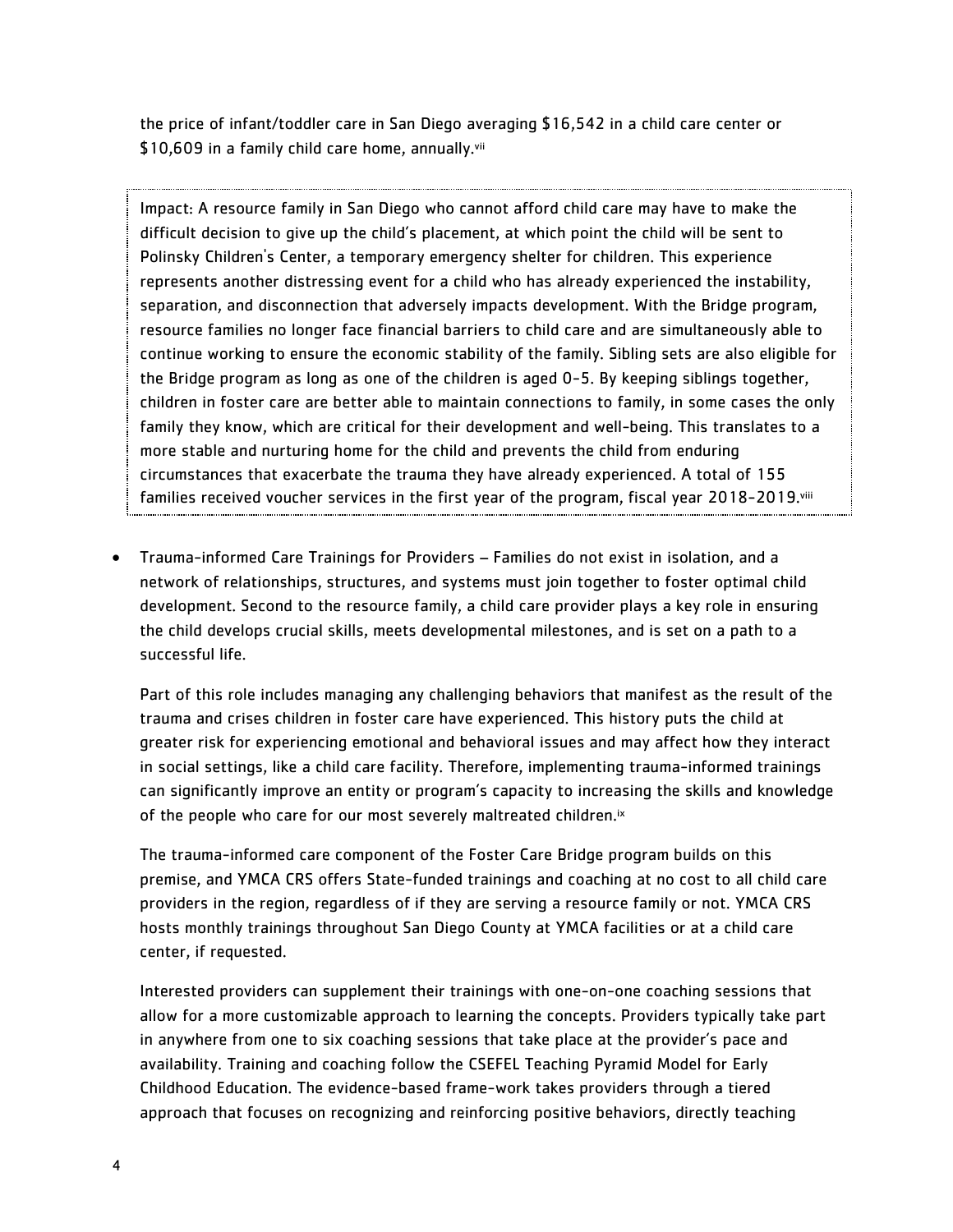social skills and expectations for different environments, monitoring challenging behaviors, and teaching positive replacement behaviors[.x](#page-8-9)

Training and coaching ensure child care providers are better prepared to address the needs of resource families and ensure the children in their care are surrounded by caregivers, at home and in child care, that are focused on their healthy development and well-being.

Impact: Both parents and child care providers benefit from trauma-informed training and coaching. When a child care provider is fluent in trauma-responsive best practices, they can better meet the unique needs of children who have experienced abuse, neglect, and removal from their home or family. Providers who are trauma-informed increase their understanding of brain science and can better identify the difference between a trauma response and behaviors that are typical as a child develops. When a provider can identify a trauma response, they are less likely to suggest removal from care and are better-equipped to keep the child in a stable care placement. Experts in the early childhood education field champion the need for a highly skilled workforce to foster the developmental relationships that help individuals heal from trauma.<sup>xi</sup>

The program hosted a total of 66 trauma-informed care training sessions for 1,064 providers in the first year of the program, significantly exceeding its goal of training 120 providers. The program conducted a total of 246 one-on-one coaching sessions for 195 child care providers, exceeding its goal of coaching 40 providers in the first year of the program.

## Valuable Partners

Implementation of the program in San Diego County began in 2018, and YMCA CRS has seen a consistent increase in referrals, translating to more children in foster care and resource families benefitting from the program.

YMCA Childcare Resource Service acknowledges and appreciates that synergy with San Diego County Child Welfare Services is critical to the program's success. From invitations to monthly county meetings that facilitate communication with stakeholders to regular contact with County social workers, cross-sector collaboration ensures that all resource families know their eligibility for the program and receive the supports they need to thrive.

Findings and experience from YMCA CRS' first year operating the program have also been useful in informing state legislation. Program staff testified at budget hearings in Sacramento on behalf of Bridge Programs throughout the state, which helped secure a \$10 million increase in funding for vouchers.

YMCA CRS has presented its expertise in trauma-informed care at national conferences and generated increased interest in its trainings from child care centers, community organizations, and other counties.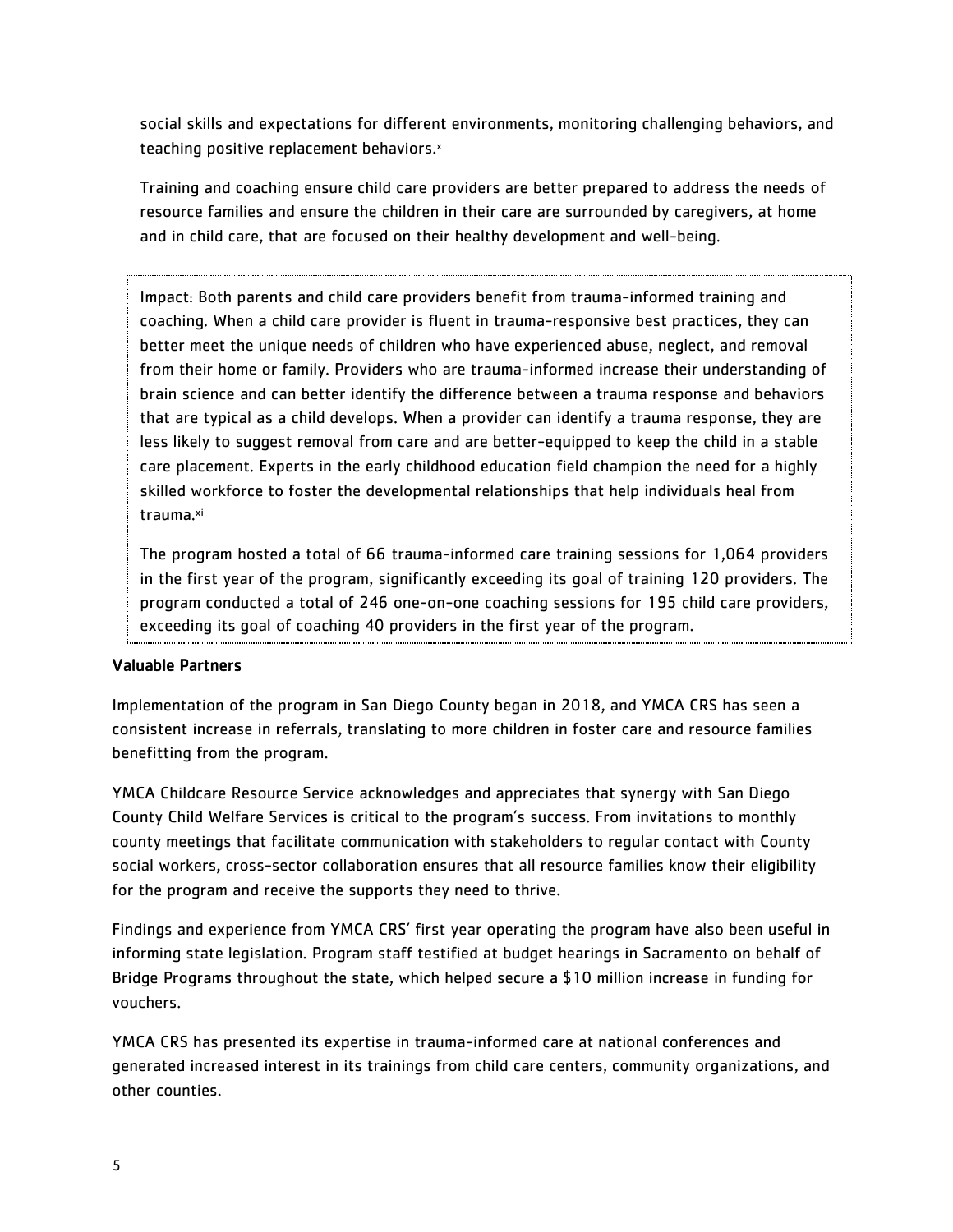The connections made through the program and across domains support a child-centered approach that strengthens vulnerable families and the community at large.

#### Summary

The Foster Care Bridge program is like a three-legged stool that supports resource families at the moment when a child enters into their care. If just one component is missing, the stability of the foster placement is at risk and the child may be placed in a temporary shelter or congregate care setting that can be re-traumatizing and lead to unfortunate outcomes, such as substandard educational performance, delinquency, or further physical and emotional abuse.

The program fills a crucial need in the community by ensuring resource families can support the tangible and emotional needs of the child in their care. Because children in foster care are unintended victims of unstable environments, an aligned system of care and a network of supportive partners and services is the most effective solution to move children in foster care to a place of resilience and healing.

© 2019

#### **Project Team – YMCA of San Diego County, Child Care Resource Service About the YMCA of San Diego County**

Luisa Montes, Impact Communication Director [\(lmontes@ymcasd.](mailto:lmontes@ymca.org)org) Ariana Steck, Regional Director of Research & Evaluation Kendra Straub, Applied Research Analyst Lodia Ruiz, Resource Referral Manager, Foster Care Bridge Program Cecilia Rubio, Subsidy Services Program Director, Foster Care Bridge Program Ariane Porras, Quality Support Specialist, Foster Care Bridge Program Debra Boles, Program Director, Foster Care Bridge Program

The YMCA of San Diego County is dedicated to improving the quality of human life and to helping all people realize their fullest potential as children of God through the development of the spirit, mind and body.